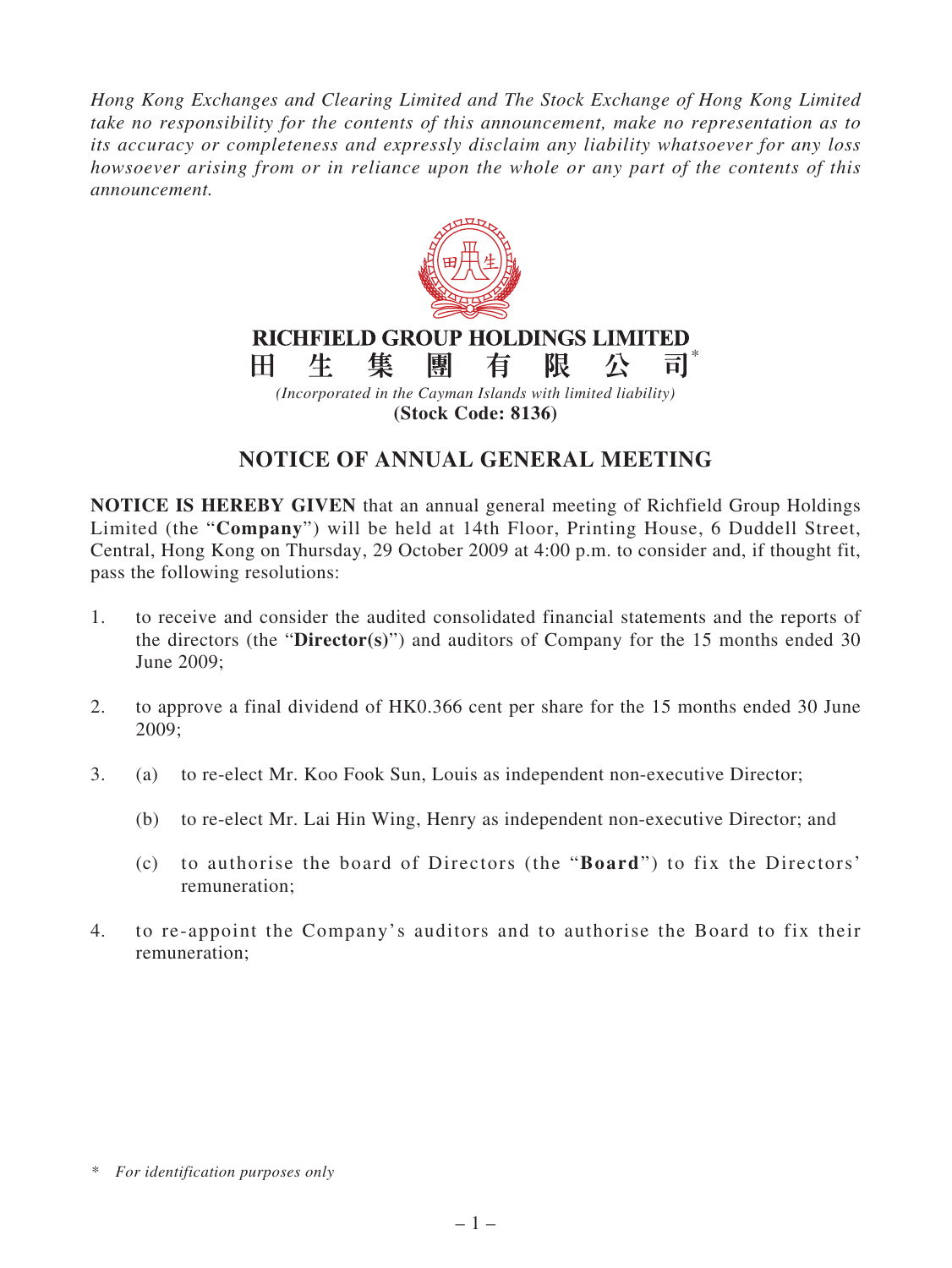To consider, as special business and, if thought fit, pass with or without amendments, the following resolution as ordinary resolutions:

## **ORDINARY RESOLUTIONS**

## 5. "**THAT**:

- (a) subject to paragraph (c) below, pursuant to the Rules Governing the Listing of Securities on the Growth Enterprise Market (the "**GEM Listing Rules**") of The Stock Exchange of Hong Kong Limited (the "**Stock Exchange**"), the exercise by the Directors during the Relevant Period of all the powers of the Company to allot, issue and deal with unissued shares and to make or grant offers, agreements and options, including warrants to subscribe for shares, which might require the exercise of such powers be and the same is hereby generally and unconditionally approved;
- (b) the approval in paragraph (a) above shall authorise the Directors during the Relevant Period (as defined below) to make or grant offers, agreements and options which might require the exercise of such powers after the end of the Relevant Period (as defined below);
- (c) the aggregate nominal amount of share capital allotted or agreed conditionally or unconditionally to be allotted (whether pursuant to options or otherwise) by the Directors pursuant to the approval in paragraph (a) above, otherwise than pursuant to (i) a Rights Issue (as defined below); or (ii) the exercise of any options granted under the share option scheme of the Company; or (iii) any scrip dividend or similar arrangements providing for the allotment and issue of shares in lieu of the whole or part of a dividend on shares in accordance with the articles of association of the Company in force from time to time; or (iv) any issue of shares upon the exercise of rights of subscription or conversion under the terms of any warrants of the Company or any securities which are convertible into shares, shall not exceed the aggregate of:
	- (aa) 20 per cent. of the aggregate nominal amount of the share capital of the Company in issue on the date of the passing of this Resolution; and
	- (bb) (if the Directors are so authorised by a separate ordinary resolution of the shareholders of the Company) the aggregate nominal amount of any share capital of the Company repurchased by the Company subsequent to the passing of this resolution (up to a maximum equivalent to 10 per cent. of the aggregate nominal amount of the share capital of the Company in issue in issue on the date of the passing of this Resolution),

and the authority pursuant to paragraph (a) of this Resolution shall be limited accordingly; and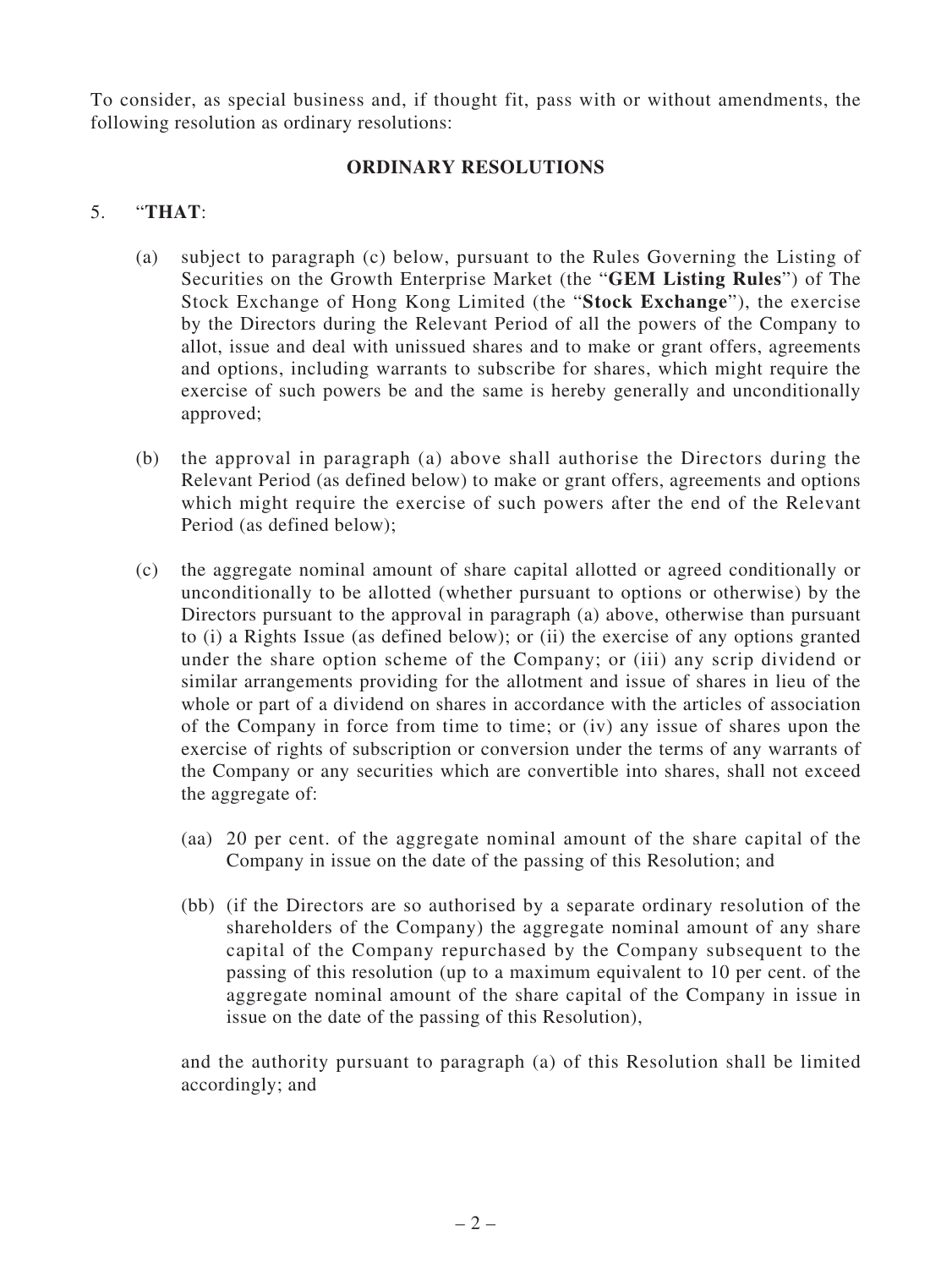(d) for the purposes of this Resolution:

"Relevant Period" means the period from the date of the passing of this Resolution until whichever is the earliest of:

- (i) the conclusion of the next annual general meeting of the Company;
- (ii) the expiration of the period within which the next annual general meeting of the Company is required by the articles of association of the Company, the Companies Law, Cap. 22 (Law 3 of 1961, as consolidated or revised) of the Cayman Islands (the "**Companies Law**"), or any other applicable law of the Cayman Islands, or the GEM Listing Rules to be held; and
- (iii) the passing of an ordinary resolution by the shareholders of the Company in general meeting revoking or varying the authority given to the directors of the Company by this Resolution;

"Rights Issue" means an offer of shares, or offer or issue of warrants, options or other securities giving rights to subscribe for shares open for a period fixed by the Directors to holders of shares on the register on a fixed record date in proportion to their then holdings of shares (subject to such exclusion or other arrangements as the Directors may deem necessary or expedient in relation to fractional entitlements, or having regard to any restrictions or obligations under the laws of, or the requirements of, or the expense or delay which may be involved in determining the existence or extent of any restrictions or obligations under the laws of, or the requirements of, any jurisdiction outside Hong Kong or any recognised regulatory body or any stock exchange outside Hong Kong)."

## 6. "**THAT**:

- (a) the exercise by the Directors during the Relevant Period of all powers of the Company to purchase the shares on the Stock Exchange or any other stock exchange on which the shares may be listed and recognised by the Securities and Futures Commission and the Stock Exchange for such purpose, and otherwise in accordance with the rules and regulations of the Securities and Futures Commission, the Stock Exchange, the Companies Law and all other applicable laws in this regard, be and the same is hereby generally and unconditionally approved;
- (b) the aggregate nominal amount of shares which may be purchased by the Company pursuant to the approval in paragraph (a) during the Relevant Period (as defined below) shall not exceed 10 per cent. of the aggregate nominal amount of the issued share capital of the Company as at the date of the passing of this Resolution and the authority pursuant to paragraph (a) of this Resolution shall be limited accordingly; and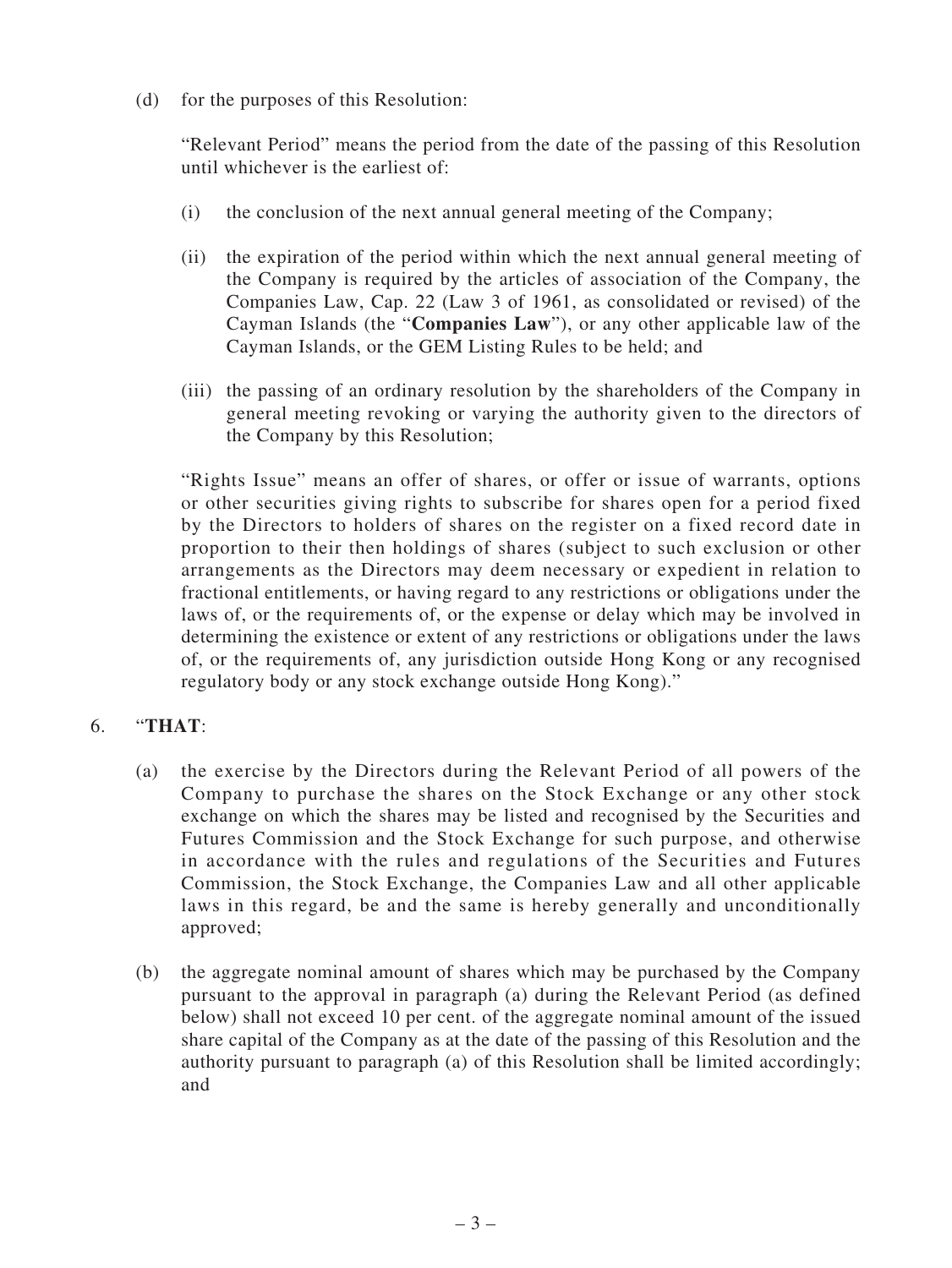- (c) for the purposes of this Resolution, "Relevant Period" means the period from the date of the passing of this Resolution until whichever is the earliest of:
	- (i) the conclusion of the next annual general meeting of the Company;
	- (ii) the expiration of the period within which the next annual general meeting of the Company is required by the articles of association of the Company, the Companies Law, any other applicable law of the Cayman Islands or the GEM Listing Rules to be held; and
	- (iii) the passing of an ordinary resolution by the shareholders of the Company in general meeting revoking or varying the authority given to the directors of the Company by this Resolution."
- 7. "**THAT** the Directors be and are hereby authorised to exercise the authority referred to in paragraph (a) of Resolution no. 5 above in respect of the share capital of the Company referred to in sub-paragraph (bb) of paragraph (c) of such Resolution."

By order of the Board of **Richfield Group Holdings Limited Pong Wai San, Wilson** *Executive Director* 

Hong Kong, 28 September 2009

| Registered office:    | Head office and principal place of |
|-----------------------|------------------------------------|
| Cricket Square        | business in Hong Kong:             |
| Hutchins Drive        | Unit 1209, 12/F.                   |
| P.O. Box 2681         | Silvercord Tower 2                 |
| Grand Cayman KY1-1111 | 30 Canton Road                     |
| Cayman Islands        | Tsim Sha Tsui                      |
|                       | Hong Kong                          |

*Notes:* 

- 1. A member entitled to attend and vote at the annual general meeting convened by the above notice is entitled to appoint one or more proxy to attend and, subject to the provisions of the articles of association of the Company, to vote on his behalf. A proxy need not be a member of the Company but must be present in person at the annual general meeting to represent the member. If more than one proxy is so appointed, the appointment shall specify the number and class of shares in respect of which each such proxy is so appointed.
- 2. In order to be valid, the form of proxy must be deposited together with a power of attorney or other authority, if any, under which it is signed or a notarially certified copy of that power or authority, at the offices of the Company's branch share registrar and transfer office in Hong Kong, Tricor Tengis Limited at 26th Floor, Tesbury Centre, 28 Queen's Road East, Wanchai, Hong Kong not less than 48 hours before the time for holding the meeting or adjourned meeting. Completion and return of a form of proxy will not preclude a shareholder of the Company from attending in person and voting at the annual general meeting or any adjournment thereof, should he so wish.